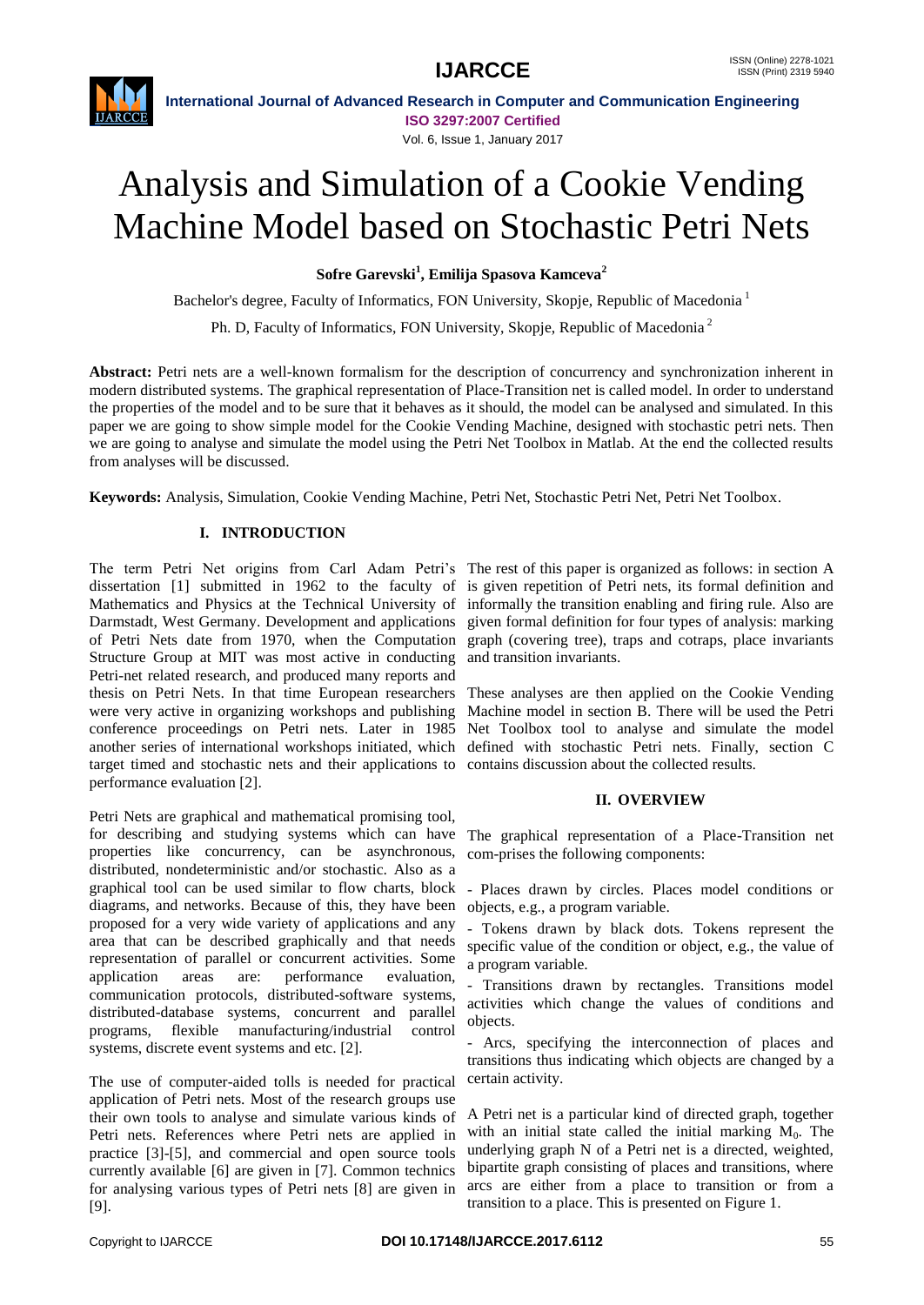Vol. 6, Issue 1, January 2017



Ordinary Petri net (definition) - An Ordinary Petri net is one where all arcs are unity-weighted (and hence unlabelled), mathematically represented by a four-tuple N  $p = (P, T, W^{\dagger}, W^{\dagger})$  where  $\forall p \in P$ ,  $\forall t \in T$ ,  $W^-(p, t) \leq 1$  and

 $W^+(p,t) \leq 1$ .

Marked Petri net (definition) - Marked Petri net is a five tuple  $N = (P, T, W^{\dagger}, W^{\dagger}, M_0)$  where:

- $P = \{p_1, \dots, p_n\}$  is a finite and non-empty set of places,
- $T = \{t_1, \ldots, t_m\}$  is a finite and non-empty set of transitions,
- $P \cap T = \emptyset$ .
- W, W<sup>+</sup>:  $P \times T \rightarrow N_0$  are the backward and forward incidence functions, respectively
- $M_0: P \to N_0$  is the initial marking.

Stochastic Petri net(definition) - Stochastic Petri net[13]is a form of Petri net where the transitions fire after a probabilistic delay determined by a random variable.

The net on Figure 1 is Marked and not ordinary Petri net and can be described as:  $P = {H_2, O_2, H_2O}, T = {t}, M_0 =$  ${2, 2, 0}$ ,  $W = [(H_2, t), (O_2, t)] = [2, 1]$ ,  $W^+ = [(t, H_2O)] =$ [2]. W and  $W^+$  represent the arcs from places to transitions and from transitions to places accordingly.

Execution of a petri net consists of tokens that travel from one or multiple states through transition to some other state or multiple states. This is called firing of transition and as result the marking of the places in the petri net changes. A state or marking of Petri nets is changed according to the following transition firing rule:

- A transition t is said to be enabled if each input place p of t is marked with at least  $w(p, t)$  tokens, where  $w(p, t)$ is the weight of the arc from p to t
- An enabled transition may or may not fire (depending on whether or not the event actually takes place).
- A firing of an enabled transition t removes  $w(t, p)$  tokens to each output place  $p$  of t, where  $w(t, p)$  is the weight of the arc from t to p.

Figure1 and Figure2 are illustrating the transition rule, using the well-known chemical reaction:  $2H_2 + O_2 \rightarrow H_2O$ . Two tokens in each input place in Figure 1 show that two units of  $H_2$  and  $O_2$  are available, and the transition t is enabled. After firing t, the marking will change to the one shown in Figure 2, where the transition t is no longer enabled [2].



Fig. 2 An illustration of transition firing rule. The marking after firing t, where t is disabled

In Figure 1 and Figure 2 the possible markings can be  $M_0$ also called initial marking, and after execution of t the new marking  $M_1 = \{0, 1, 2\}$ . Real-world systems described with Petri nets can have much more states and transitions. Often it is difficult to predict if some marking can be reached, or some transition can fire. This is connected with the term state properties and can be determined with applying some analysis techniques which will be discussed in the next section.

#### A. Analysis techniques

There are some very common properties that are often asked about in a system net N: does N terminate? Can N reach a marking that no longer enables any transitions? Can each transition always become enabled again? From each reachable marking, is it possible to reach the initial marking again? Some of these questions can be answered with the marking graph(covering tree).

Marking graph: For a system net N and an initial marking  $M_0$ , a marking M of N is reachable if there exists a sequence of steps  $\sigma$  with  $M_n=$  M. The reachable markings and steps of a system net N can be compiled in marking graph G of N [9]. Most of the properties of the system net N can be defined and characterize them as properties of the marking graph G.

Properties of a Petri net that are dependent on the initial marking are referred to as behavioral properties. Those that are independent of the initial marking and dependent only on the structure of the Petri net are called structural properties [10, 11]. Behavioural properties are:

- Reachability (definition) - The marking  $M_n$  is said to be reachable from  $M_0$  if there exists firing sequence  $\sigma$  that will yield  $M_n$ .

- Boundedness (definition) - A Petri net is **k-bounded** with respect to an initial marking if the number of tokens in any of its places never exceeds k for any marking in the reachability set  $R(M_0)$ , i.e.  $M(p) \le k$ ,  $\forall p \in P$  and  $\forall M \in R(M_0)$ , where  $M(p)$  is the number of tokens in place p in marking M.

- Safe (definition) - A Petri net is **safe** if it is k-bounded and k=1

- Liveness (definition) - A Petri net is said to be **live** if for all transitions there is a way to fire transition in any marking  $M'$  reachable from the initial marking  $M_0$ .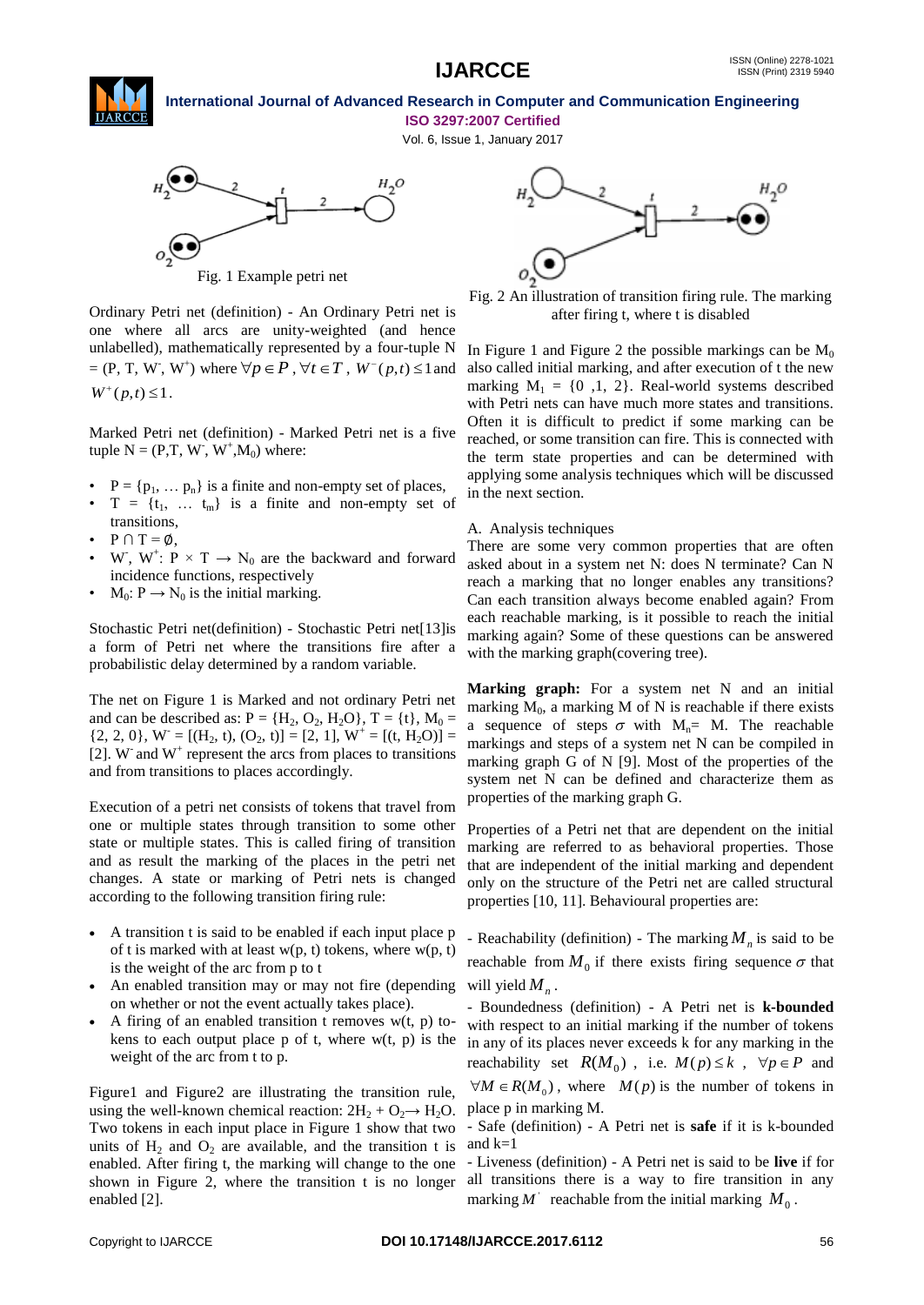

Vol. 6, Issue 1, January 2017

- Deadlock (definition) - A marking M reachable from the initial marking  $M_0$  is a **deadlock** if none of the transitions of the Petri net is enable in ' *M* .

- Reversibility (definition) - A Petri net N with initial state *M*<sup>0</sup> is said to be **reversible** if for each marking  $M \in R(M_0)$ ,  $M_0$  is reachable from M.

- Coverability (definition) - A marking M in a Petri net N with initial state  $M_0$  is said to be **coverable** if, there exists

a marking  $M \in R(M_0)$  such that  $M'(p) \ge M(p)$  for all  $p \in P$ .

- Persistence (definition) - A Petri net is said to be **persistent** if, for any two enabled transitions, occurrence of one transition will not disable another.

Structural properties of Petri nets include:

- Structurally live (definition) - A Petri net is said to be **structurally live** if there exists an initial marking  $M_0$  such that net is live. A Petri net which is live is also structurally live, but the reciprocal is false.

- Structurally bounded (definition) - A Petri net is said to be **structurally bounded** if it is bounded for any initial marking  $M_0$ . Structural boundedness requires that the net remains bounded for all possible initial marking.

- Conservativiness (definition) - A Petri net is **conservative**, if all transitions fire token-preservingly, i.e. all transitions add exactly as many tokens to their output places as they subtract from their input places.

- Repetitivness (definition) - A Petri net is said to be **repetitive** if there exists an initial marking  $M_0$  and a firable sequence  $\sigma$  in which each transition appears an unlimited number of times.

**Traps and Cotraps:** Trap of an elementary system net N is a subset Q of the places of N such that for each transition t of N the following holds:

If there exists place  $p \in Q$  such that  $p \in \text{'}t$ , then there also exists a place  $q \in Q$  such that  $q \in t^{\bullet}$ . (1)

A trap Q of an elementary system net N is called marked ina marking M if there exists at least one place  $q \in Q$  such that  $M(q) \ge 1$ . If  $Q = \{q_1, ..., q_r\}$  is a trap marked in M, then the following holds:

$$
M(q_1) + ... + M(q_r) \ge 1_{(2)}
$$

For each step  $M \to M'$  of N there exist only two possibilities: either there exists a place  $p \in Q$  such that  $p \in \mathbf{t}$ , in which case, according to (1), there also exists a place  $q \in Q$  such that  $q \in t^*$ . Then  $M'(q) \ge 1$  and thus  $M'(q_1) + ... + M'(q_r) \ge 1$  (3)

Or there exists no such place p [9].



Fig. 4 Trap  $\{p,q...\}$  and cotrap  $\{p,q...\}$  accordingly

As a counterpart to a trap, a cotrap of an elementary system net N is a subset Q of the places of N such that for each transition t of N the following holds:

If there exists a place  $p \in Q$  such that  $p \in t^*$ , then there also exists a place  $q \in Q$  such that  $q \in \mathbf{r}$ . (4)

Let  $Q = \{q_1, ..., q_n\}$  be a cotrap that is unmarked in a marking M, that is

$$
M(q_1) + ... + M(q_n) = 0(5)
$$

Let  $M \rightarrow M'$  be a step. Then for each place  $p \in \mathcal{H}: M(p) \geq 1$ . This means, because of Eq. (5), that there cannot exist a place  $q \in Q$  such that  $Q \in \mathbf{t}$ . Because of (4), there also cannot exist a place  $p \in Q$  such that  $p \in t^{\bullet}$  [9]. Then it follows from Eq. (5) that

 $M'(q_1) + ... + M'(q_n) = 0$  (6)

**Place and Transition invariants**: The markings in elementary Petri net can be written as column vector

$$
\underline{M} = \begin{pmatrix} a_1 \\ \vdots \\ a_k \end{pmatrix}
$$

Where  $a_i$  is the number of tokens in the I th place. Similar transition t can be also written as vector

$$
\underline{t} = \begin{pmatrix} z_1 \\ \vdots \\ z_k \end{pmatrix} \text{ where } \underline{z_i} = \text{def} \begin{cases} -1, & \text{if } p_i \in \text{ }^{\bullet}t \text{ and } p_i \notin t^{\bullet}, \\ +1, & \text{if } p_i \in t^{\bullet} \text{ and } p_i \notin \text{ }^{\bullet}t, \\ 0, & \text{otherwise} \end{cases}
$$

for  $i = 1, ..., k$ . Step  $M \rightarrow M'$  can be expressed as <u>t</u>. This is called vector representation of steps [9]. For each transition  $t_i$  in Petri net N can be created vector  $\underline{t}_i$ , which together form the matrix  $N$  (incidence matrix) and can be defined as

$$
\underline{N} = def(t_1, ..., t_t) = \begin{pmatrix} z_{11} & \cdots & z_{t1} \\ \vdots & & \vdots \\ z_{1k} & \cdots & z_{lk} \end{pmatrix}
$$

Also *N* can be calculated from the backward and forward incidence matrices:

$$
\underline{N} = W^+ - W^- (7)
$$

Valid equations can be derived from solutions of the system of equations

#### Copyright to IJARCCE **DOI 10.17148/IJARCCE.2017.6112** 57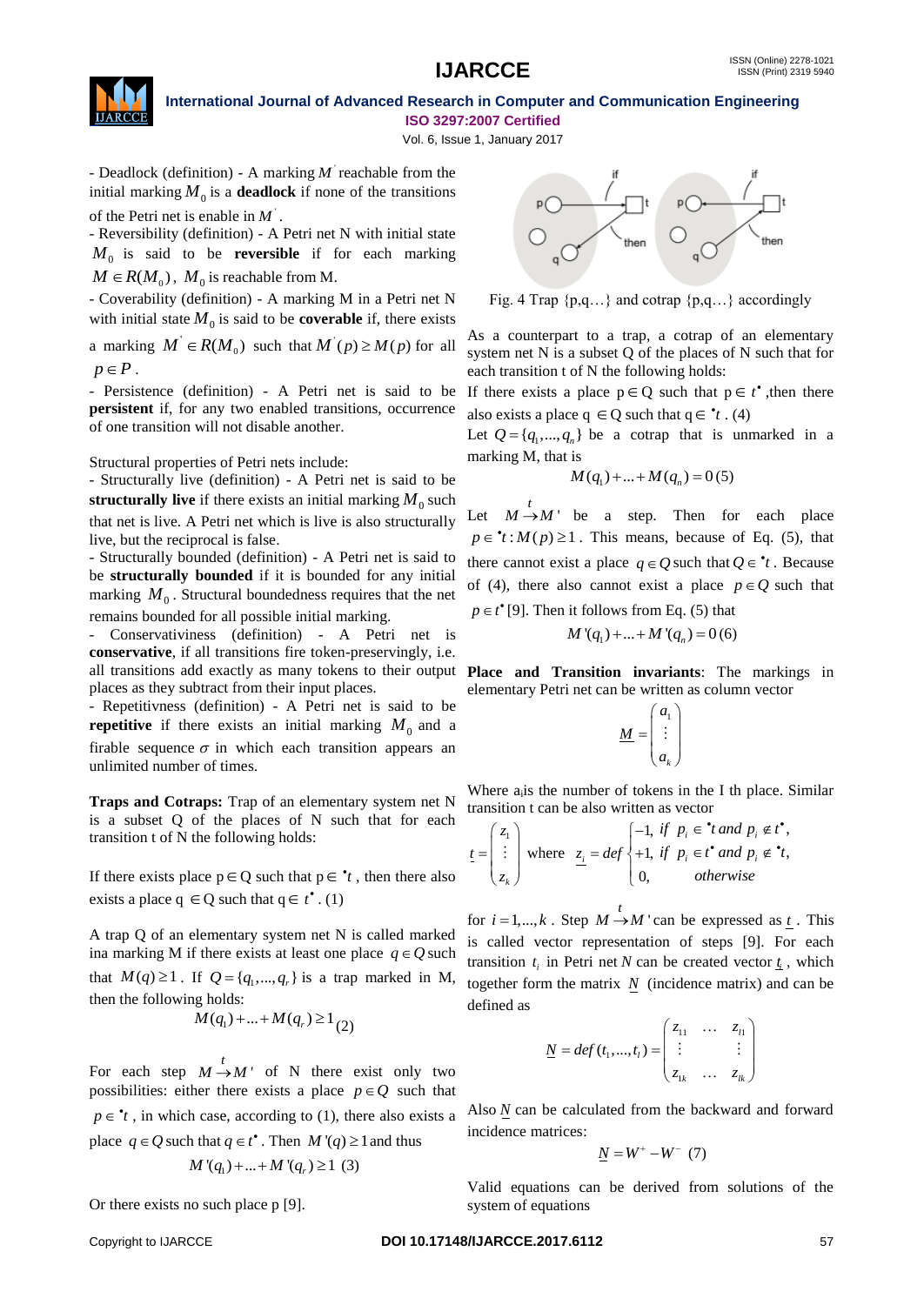

Vol. 6, Issue 1, January 2017

$$
\underline{x} \cdot \underline{N} = \vec{0} \ (8)
$$

where  $\vec{0} = (0, ..., 0)$  is an 1-dimensional row vector. A vector  $\underline{n} = (n_1, ..., n_k)$  solves (8) if and only if  $\underline{n} \cdot \underline{t} = 0$  for each transition  $t$  of  $N$ . A solution  $n \neq 0$  of (8) is called a place invariant of *N* .Similar if we calculate incidence matrix *N* as

$$
\underline{N} = W^- - W^+ (9)
$$

then every solution  $n \neq 0$  (8) is called transition invariantof *N* .



Fig. 5 Example Petri net and its incidence matrix

On Figure 5 is displayed example Petri net with its incidence matrix  $N = W^+ - W^-$ . From here and (8) can be constructed the place invariant equations<br> $\begin{cases} -x_1 + x_2 + x_3 = 0 \end{cases}$ 

$$
\begin{cases}\n-x_1 + x_2 + x_3 = 0 \\
-x_2 + x_4 = 0 \\
-x_1 + x_5 = 0 \\
x_3 + x_4 - x_5 = 0\n\end{cases} \equiv \begin{cases}\nx_2 = x_4 \\
x_1 = x_5 \\
x_1 - x_2 - x_3 = 0\n\end{cases}
$$

and for  $x_1 = 1$  will get place invariants  $i_1$  and  $i_2$ 

|                | 1 |   |
|----------------|---|---|
| $\overline{B}$ | 1 | 0 |
| С              | 0 |   |
| IJ             | 1 |   |
| E              |   |   |

Now that we know the techniques for analysing Petri nets we are ready to analyse the "Cookie Vending Machine Model".

The cookie vending machine consists of a coin slot and a compartment into which the packets of cookies are dropped. It has the ability to return the inserted coin and refuel its storage if empty. This functionality is modeled with Stochastic Petri net in Figure 6.



Figure 6. The cookie vending machine model

At the beginning the state "counter" and the state "storage" contains by five tokens and the insertion of a coin is possible. All of the transitions happen with exponential probability of 0.3. The arcs from state "cash box" to transition "c" and from transition "c" to states "counter" and "storage" have weight of 5.

Every 2.18. column that is the column of the state of the state of the state of the state of the state of the state of the state of the state of the state of the state of the state of the state of the state of the state o All other arcs have weight of 1. After insertion of a coin the state "coin slot" gets one token, the state "insertion possible" loses one token and the transitions "a" and "return coin" becomes concurrent. If any of these two states happens the insertionof coin will be enabled again. After the execution of transition "a", the state "counter" and "no signal" loses by one token and the states "cash box" and "signal" are getting by one token. This enables transition "b" which returns by one token to the states "no signal" and "compartment" and removes one token from the state "storage". After five executions of transition "a", the transition "c" becomes enabled and the states "counter" and "storage" will get by five tokens.The current implementation, allows execution of the transition "insert coin" while transition "take packet" has not been fired. This is not case in the real world system, but the example is adjusted for analysis and simulation purposes.

C. Analysis

The model on Fig. 6 is Markednot ordinary Petri net (P, T,  $W$ ,  $W$ <sup>+</sup>, $M_0$ ) which comprises of:

P: {coin slot, insertion possible, counter, storage, signal, no signal, cash box, compartment},

T: {insert coin, return coin, a, c, b, take packet},

W: {(coin slot, return coin), (coin slot, a), (insertion possible, insert coin), (counter, a), (storage, b), (signal, b), (no signal, a), (cash box, c), (compartment, take packet)} =  $\{(-1), (-1), (-1), (-1), (-1), (-1), (-1), (-5), (-1)\},\$ 

W<sup>+</sup> : {(insert coin, coin slot), (return coin, insertion possible), (a, insertion possible), (a, cash box), (a, signal), (c, counter), (c, storage), (b, no signal), (b, compartment)}  $= \{(1), (1), (1), (1), (1), (5), (5), (1), (1)\},\$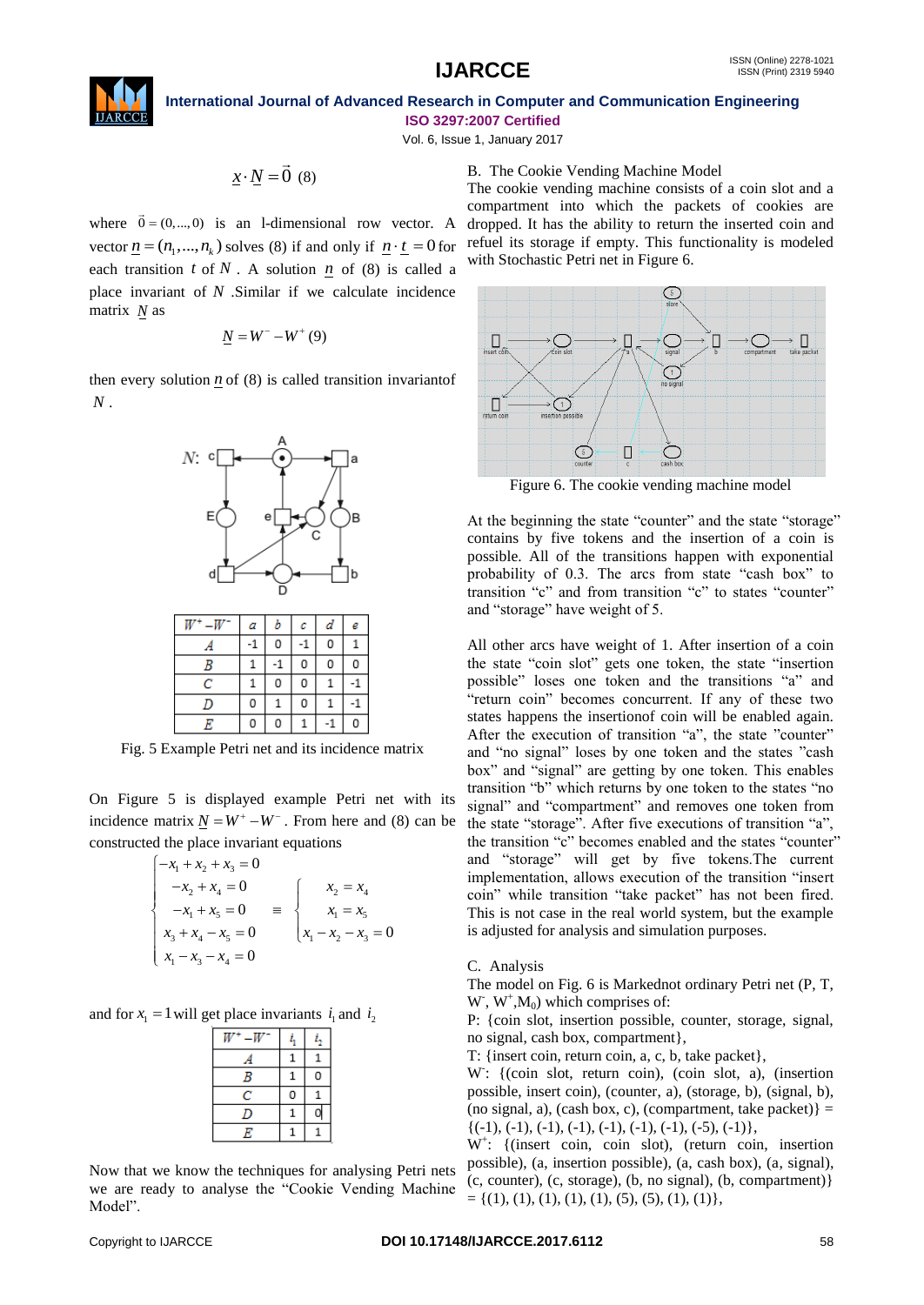

Vol. 6, Issue 1, January 2017

 $M_0$ : (0, 1, 5, 5, 0, 1, 0, 0).

In order to analyze and simulate the model we have used the Petri Net Toolbox tool in Matlab. Most of the behavioral and structural properties can be determined from the coverability tree (Marking graph) which is presented in Figure 7. The Structural properties of the net are:

- The net is **unbounded** (unbounded place "compartment")
- The net is **partially conservative**. Places that do not belong to any P-invariant support: compartment
- The net is **repetitive**
- The net is **consistent**



Fig. 7. Covering tree

All of the places are bounded except the "compartment". The following equations hold for the bounded places:

- $\cosh s$  = 1  $\sinh s$
- $signal + no signal = 1$
- counter + cash box =  $5$
- storage + no signal + cash box =  $6$

From (9) can be calculated the incidence matrix N (Fig. 8). Using (8) can be constructed the place invariant and transition invariants equations (Fig.9.a and 9.b accordingly).

| W                  | insert coin | return coin | a    | c    | b        | take packet |
|--------------------|-------------|-------------|------|------|----------|-------------|
| coin slot          |             | -1          | $-1$ | 0    | 0        | n           |
| insertion possible | $-1$        |             |      | 0    | 0        | O           |
| counter            |             | 0           | $-1$ | 5    | 0        | n           |
| storage            | n           | 0           | 0    | 5    | $-1$     | n           |
| signal             | n           | 0           |      | 0    | $-1$     | n           |
| no signal          | O           | 0           | $-1$ | 0    |          | n           |
| cash box           | 0           | 0           |      | $-5$ | $\Omega$ | n           |
| compartment        |             | ი           | O    | O    |          |             |

Fig.8 Incidence matrix for the cookie vending machine

$$
a) \begin{cases} x_1 - x_2 = 0 \\ -x_1 + x_2 = 0 \\ -x_1 + x_2 - x_3 + x_5 - x_6 + x_7 = 0 \\ 5x_3 + 5x_4 - 5x_7 = 0 \\ -x_4 - x_5 + x_6 + x_8 = 0 \end{cases} \equiv \begin{cases} x_1 = x_2 \\ x_3 + x_4 = x_7 \\ x_4 + x_5 = x_6 \\ x_8 = 0 \end{cases}
$$

$$
b) \begin{cases} x_1 - x_2 - x_3 = 0 \\ -x_1 + x_2 + x_3 = 0 \\ -x_3 + 5x_4 = 0 \\ 5x_4 - x_5 = 0 \\ x_3 - x_5 = 0 \\ -x_3 + x_5 = 0 \\ x_3 - 5x_4 = 0 \\ x_5 - x_6 = 0 \end{cases} \equiv \{x_3 = x_5 = x_6 = 5x_4 = x_1 - x_2
$$

Fig.9.a Place invariant equations.9.b Transition invariant equations

At most four place invariants are linearly independent and those are shown in Figure 10.

| $P - invariants$     | i, | i, | i, | i,           |
|----------------------|----|----|----|--------------|
| coin slot            | 1  | 0  | 0  | O            |
| insertion possible   | 1  | 0  | 0  | 0            |
| counter              | 0  | 1  | 0  | 0            |
| storage              | 0  | O  | 0  | $\mathbf{1}$ |
| signal               | 0  | o  | 1  | $\Omega$     |
| no signal            | 0  | 0  | 1  | 1            |
| cash box             | 0  | 1  | 0  | $\mathbf{1}$ |
| compartment          | O  | O  | O  | 0            |
| $\sim$ $\sim$ $\sim$ |    |    |    |              |

Fig. 10 Place invariants

From the place invariants table, we prove that every state that belongs to some invariant is bounded, and this is the case for all of the states except for the state "compartment". At most two transition invariants are linearly independent and those are shown in Figure 11.

| $T - invariants$   |          | ι, |
|--------------------|----------|----|
| insert coin        |          | 5  |
| return coin        |          | O  |
| а                  | 0        | 5  |
| c                  | 0        |    |
|                    | 0        | 5  |
| take packet        | $\Omega$ | 5  |
| ۰. ۰<br>÷.<br>11 m |          |    |

Fig. 11 Transition invariants

From the transition invariants table can be easy recognized the weight of the transitions. For example, if one execution of the transition "c" happens, this means that previously transitions "insert coin", "a", "b" and "take packet" have been executed five times.

# D. Simulation

Our stochastic model can be viewed as a queue with exponentialarrival A(t) distribution, exponential service distribution  $B(x)$  and one server  $(M/M/1)$  queue). Scheduling strategy at the server is FCFS (First Come First Served) and are used 1000 samples (customers). Important outputs of the simulation are:

-Arrival rate (
$$
\lambda
$$
) defined as  $\lambda = \frac{1}{\int_{0}^{\infty} t dA(t)} = \frac{1}{\int_{0}^{\infty} t d e^{t}}$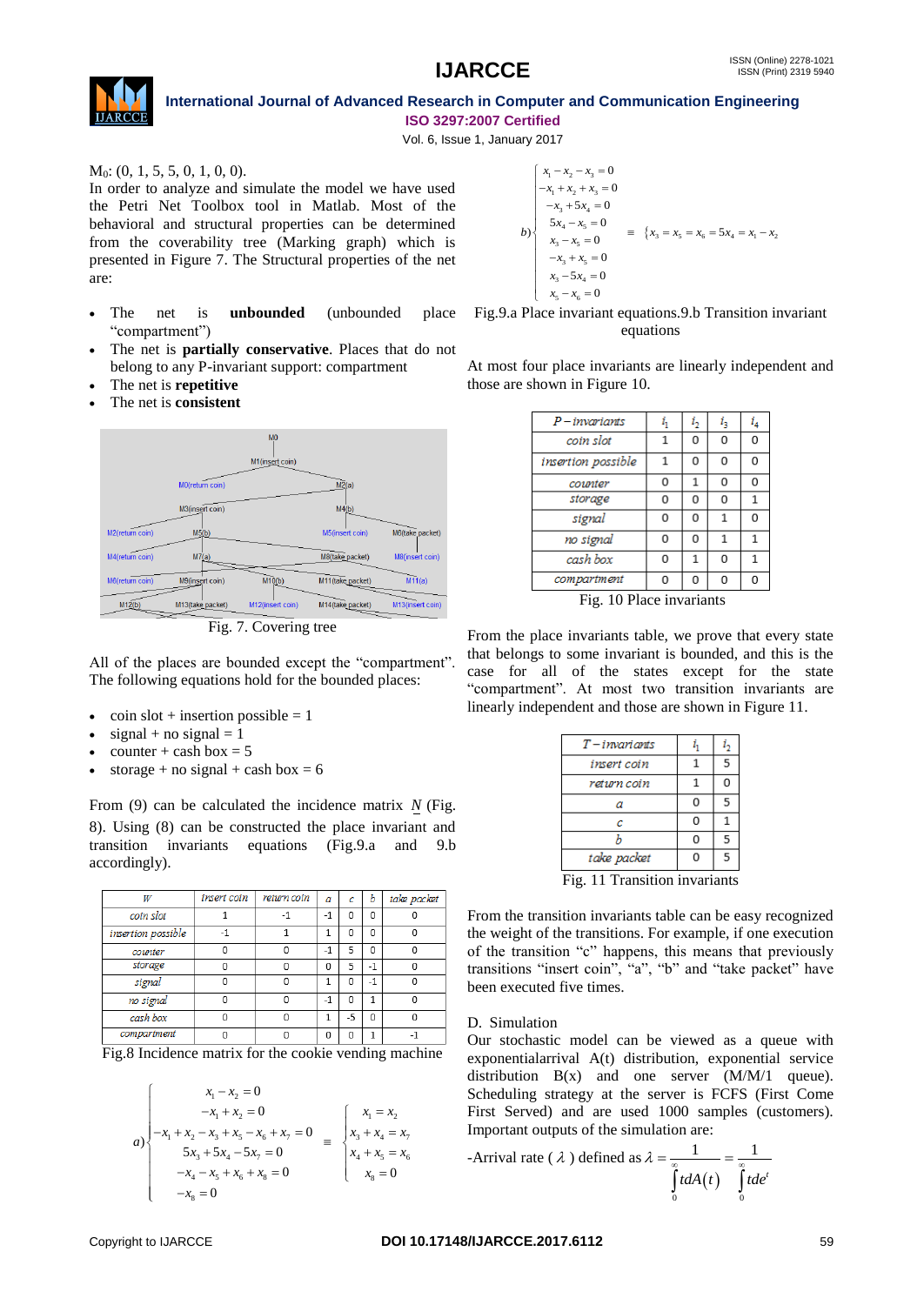

Vol. 6, Issue 1, January 2017

- Service rate (
$$
\mu
$$
) defined as  $\mu = \frac{1}{\int_{0}^{\infty} x dB(x)} = \frac{1}{\int_{0}^{\infty} x de^x}$ 

- Service sum - total number of firings during the simulation

- Service distance - the mean time between two successive firings

- Utilization - the fraction of time when server is busy

For the places important outputs are:

- Arrival sum - the total number of arrived tokens

- Throughput sum - the total number of departed tokens

- Arrival distance - the mean time between two successive instants when tokens arrive to the place

- Throughput distance - the mean time between two successive instants when tokens depart from the place

- Waiting time - the mean time a token spends in a place

- Queue length - the average number of tokens weighted by time

In order to see the execution of the transitions we simulated the model in three cases:

- I. All of the transitions with same probability of 0.3
- II. Probability "1" for all transitions
- III. Probability "1" for the transitions "insert coin" and "take packet" all others with probability 0.3

Transition indices for the simulation (I), (II) and (III) are shown on Figure 12-17 accordingly.

| <b>Transition</b><br>Name | <b>Service Sum</b> | <b>Service Rate</b> | <b>Service Dist.</b> | <b>Service Time</b> | <b>Utilization</b> |
|---------------------------|--------------------|---------------------|----------------------|---------------------|--------------------|
| insert coin               | 340                | 2.0632              | 0.48468              | 0.236               | 0.48693            |
| return coin               | 193                | 1.1712              | 0.85384              | 0.14777             | 0.17307            |
| a                         | 146                | 0.88597             | 1.1287               | 0.11899             | 0.10542            |
| c                         | 29                 | 0.17598             | 5.6824               | 0.092506            | 0.016279           |
| b                         | 146                | 0.88597             | 1.1287               | 0.13663             | 0.12105            |
| take packet               | 146                | 0.88597             | 1.1287               | 0.10977             | 0.097251           |

Figure 12. Transition indices I

| <b>Place Name</b>  | Arrival<br><b>Sum</b> | Arrival<br>Rate | Arrival<br>Dist. | <b>Throughput Throughput Throughput Waiting</b><br><b>Sum</b> | Rate    | Dist.   | Time    | <b>Oueue</b><br>Length |
|--------------------|-----------------------|-----------------|------------------|---------------------------------------------------------------|---------|---------|---------|------------------------|
| coin slot          | 340                   | 2.0632          | 0.48468          | 339                                                           | 2.0572  | 0.48611 | 0.16854 | 0.34671                |
| insertion possible | 339                   | 2.0572          | 0.48611          | 340                                                           | 2.0632  | 0.48468 | 0.31664 | 0.65329                |
| counter            | 145                   | 0.8799          | 1.1365           | 146                                                           | 0.88597 | 1.1287  | 3.2248  | 2.8571                 |
| cash box           | 146                   | 0.88597         | 1.1287           | 145                                                           | 0.8799  | 1.1365  | 2.4354  | 2.1429                 |
| signal             | 146                   | 0.88597         | 1.1287           | 146                                                           | 0.88597 | 1.1287  | 0.3121  | 0.27651                |
| no signal          | 146                   | 0.88597         | 1.1287           | 146                                                           | 0.88597 | 1.1287  | 0.81661 | 0.72349                |
| compartment        | 146                   | 0.88597         | 1.1287           | 146                                                           | 0.88597 | 1.1287  | 0.31119 | 0.2757                 |
| store              | 145                   | 0.8799          | 1.1365           | 146                                                           | 0.88597 | 1.1287  | 3.5369  | 3.1336                 |

Figure 13. Place indices I

| <b>Transition</b><br><b>Name</b> | <b>Service Sum</b> | <b>Service Rate</b> | <b>Service Dist.</b> | <b>Service Time</b> | <b>Utilization</b> |
|----------------------------------|--------------------|---------------------|----------------------|---------------------|--------------------|
| insert coin                      | 340                | 0.61897             | 1.6156               | 0.78668             | 0.48693            |
| return com                       | 193                | 0.35136             | 2.8461               | 0.49257             | 0.17307            |
| a                                | 146                | 0.26579             | 3.7623               | 0.39663             | 0.10542            |
| c                                | 29                 | 0.052794            | 18.9414              | 0.30835             | 0.016279           |
| h                                | 146                | 0.26579             | 3.7623               | 0.45544             | 0.12105            |
| take packet                      | 146                | 0.26579             | 3.7623               | 0.36589             | 0.097251           |

Figure 14. Transition indices II

| <b>Place Name</b>  | Arrival<br><b>Sum</b> | Arrival<br>Rate | Dist.  | Arrival Throughput Throughput Throughput Waiting<br><b>Sum</b> | Rate    | Dist.  | <b>Time</b> | <b>Oueue</b><br>Length |
|--------------------|-----------------------|-----------------|--------|----------------------------------------------------------------|---------|--------|-------------|------------------------|
| coin slot          | 340                   | 0.61897         | 1.6156 | 339                                                            | 0.61715 | 1.6204 | 0.56179     | 0.34671                |
| insertion possible | 339                   | 0.61715         | 1.6204 | 340                                                            | 0.61897 | 1.6156 | 1.0555      | 0.65329                |
| counter            | 145                   | 0.26397         | 3.7883 | 146                                                            | 0.26579 | 3.7623 | 10.7493     | 2.8571                 |
| cash box           | 146                   | 0.26579         | 3.7623 | 145                                                            | 0.26397 | 3.7883 | 8.118       | 2.1429                 |
| signal             | 146                   | 0.26579         | 3.7623 | 146                                                            | 0.26579 | 3.7623 | 1.0403      | 0.27651                |
| no signal          | 146                   | 0.26579         | 3.7623 | 146                                                            | 0.26579 | 3.7623 | 2.722       | 0.72349                |
| compartment        | 146                   | 0.26579         | 3.7623 | 146                                                            | 0.26579 | 3.7623 | 1.0373      | 0.2757                 |
| store              | 145                   | 0.26397         | 3.7883 | 146                                                            | 0.26579 | 3.7623 | 11.7897     | 3.1336                 |

Figure 15. Place indices II

| <b>Transition</b><br><b>Name</b> | <b>Service Sum</b> | <b>Service Rate</b> | <b>Service Dist.</b> | <b>Service Time</b> | <b>Utilization</b> |
|----------------------------------|--------------------|---------------------|----------------------|---------------------|--------------------|
| insert coin                      | 328                | 0.88278             | 1.1328               | 0.70451             | 0.62193            |
| return com                       | 170                | 0.45754             | 2.1856               | 0.14393             | 0.065853           |
| a                                | 158                | 0.42524             | 2.3516               | 0.14144             | 0.060144           |
| c                                | 31                 | 0.083433            | 11.9856              | 0.15155             | 0.012644           |
| h                                | 157                | 0.42255             | 2.3666               | 0.21126             | 0.089268           |
| take packet                      | 156                | 0.41986             | 2.3818               | 0.35766             | 0.15016            |

Figure 16. Transition indices III

| <b>Place Name</b>  | Arrival<br><b>Sum</b> | Arrival<br>Rate | Dist.  | Arrival Throughput Throughput Throughput Waiting<br><b>Sum</b> | Rate    | Dist.  | Time            | <b>Oueue</b><br>Length |
|--------------------|-----------------------|-----------------|--------|----------------------------------------------------------------|---------|--------|-----------------|------------------------|
| coin slot          | 328                   | 0.88278         | 1.1328 | 328                                                            | 0.88278 | 1.1328 | 0.16234 0.14331 |                        |
| insertion possible | 328                   | 0.88278         | 1.1328 | 328                                                            | 0.88278 | 1.1328 | 0.97044 0.85669 |                        |
| counter            | 155                   | 0.41717         | 2.3971 | 158                                                            | 0.42524 | 2.3516 | 6.8073          | 2.8948                 |
| cash hox           | 158                   | 0.42524         | 2.3516 | 155                                                            | 0.41717 | 2.3971 | 5.0465          | 2.1052                 |
| signal             | 158                   | 0.42524         | 2.3516 | 157                                                            | 0.42255 | 2.3666 | 0.31425 0.13279 |                        |
| no signal          | 157                   | 0.42255         | 2.3666 | 158                                                            | 0.42524 | 2.3516 | 2.0393          | 0.86721                |
| compartment        | 157                   | 0.42255         | 2.3666 | 156                                                            | 0.41986 | 2.3818 | 1.0727          | 0.45037                |
| store              | 155                   | 0.41717         | 2.3971 | 157                                                            | 0.42255 | 2.3666 | 7.165           | 3.0275                 |

Figure 17. Place indices III

From transition and place tables with indices can be identified that values for some states or transitions have similar value. From 1000 samples, more than 1/3 are "insert coin". The indices for transitions "a", "b" and "take packet" have similar values. The same goes for the places "coin slot" and "insertion possible" as a group, and places "counter", "cashbox", "signal", "no signal", "compartment" and "store" as a group.

#### **III.CONCLUSION**

Petri nets are well known formalism for describing processes. The properties and behaviour of them can be analysed and synchronized using computer tools. We applied the Marking graph, Traps and Cotraps and Places and Transition invariants techniques on the Cookie Vending Machine model designed with stochastic Petri nets.

To confirm this and to analyse the model we used the Petri net Toolbox. The tool was not able to return some properties for the net because it was ordinary. At the end we simulated the model for three different scenarios with different probabilities which resulted with similar output values.